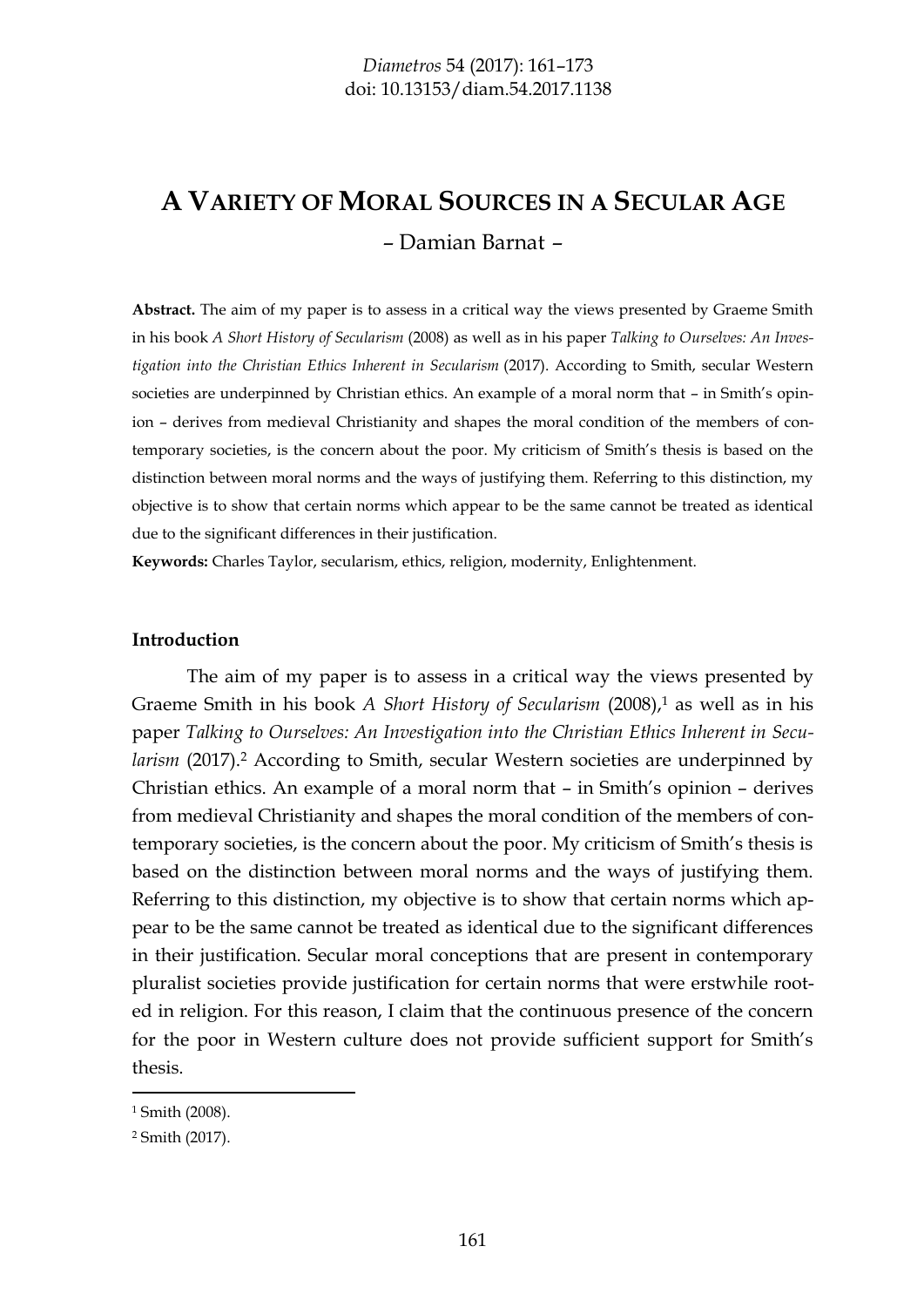In the first part of my paper, a broader framework – the so called "religious turn" – in which I place Smith's position is described. In the second part, I discuss the issue of the Enlightenment's impact on religion. Following Charles Taylor, I attempt to show – contrary to Smith's argumentation – that the Enlightenment creates the basis of a secular morality alternative to religion ("exclusive humanism," or William Clifford's "ethics of belief"). In the third part, I have drawn upon Bronisław Geremek's analyses to show the differences between medieval and modern attitudes towards poor people. In the last part, I consider Smith's standpoint from the perspective of a debate concerning the historical sources of modernity. I conclude that modern culture of the Western world cannot be reduced to either religion or reason and should be seen as deeply diverse – it is a culture in which an "ongoing commitment to do good" can be justified by both religious and secular reasons.

# **The Religious Turn**

The issues discussed by Smith form part of the "religious turn" which occurred in humanities and social sciences. For a long time, representatives of these fields had held a belief that religion was not a significant factor for social and cultural analyses. Religion was deliberately sidelined and its impact on people's lives marginalized.<sup>3</sup> This attitude reflected a profound influence of the so-called "secularization thesis," according to which the development of modernity leads to the disappearance of religion.<sup>4</sup> However, since the 1980s this thesis has been regularly called into question and many scholars began to take religion into account in their descriptions of social and cultural phenomena.

A perfect example of this is the evolution of Jürgen Habermas's views. In his early work *The Structural Transformation of the Public Sphere*, <sup>5</sup> he presented a historical perspective on the public sphere, entirely neglecting the influence of religion on its emergence. According to Craig Calhoun, the editor of the book *Habermas and the Public Sphere*, it was not a "mere oversight," but rather the result of "anti-religious assumptions"<sup>6</sup> made by the German thinker. In response to his critics Habermas admitted that a new edition of the book would have to take into

<sup>3</sup> Calhoun, Mendieta, VanAntwerpen (2013): 1–2.

<sup>4</sup> Casanova (1994): 17–20.

<sup>5</sup> Habermas (1991).

<sup>6</sup> Calhoun (1992): 35–36. See also Mendieta, VanAntwerpen (2011): 3.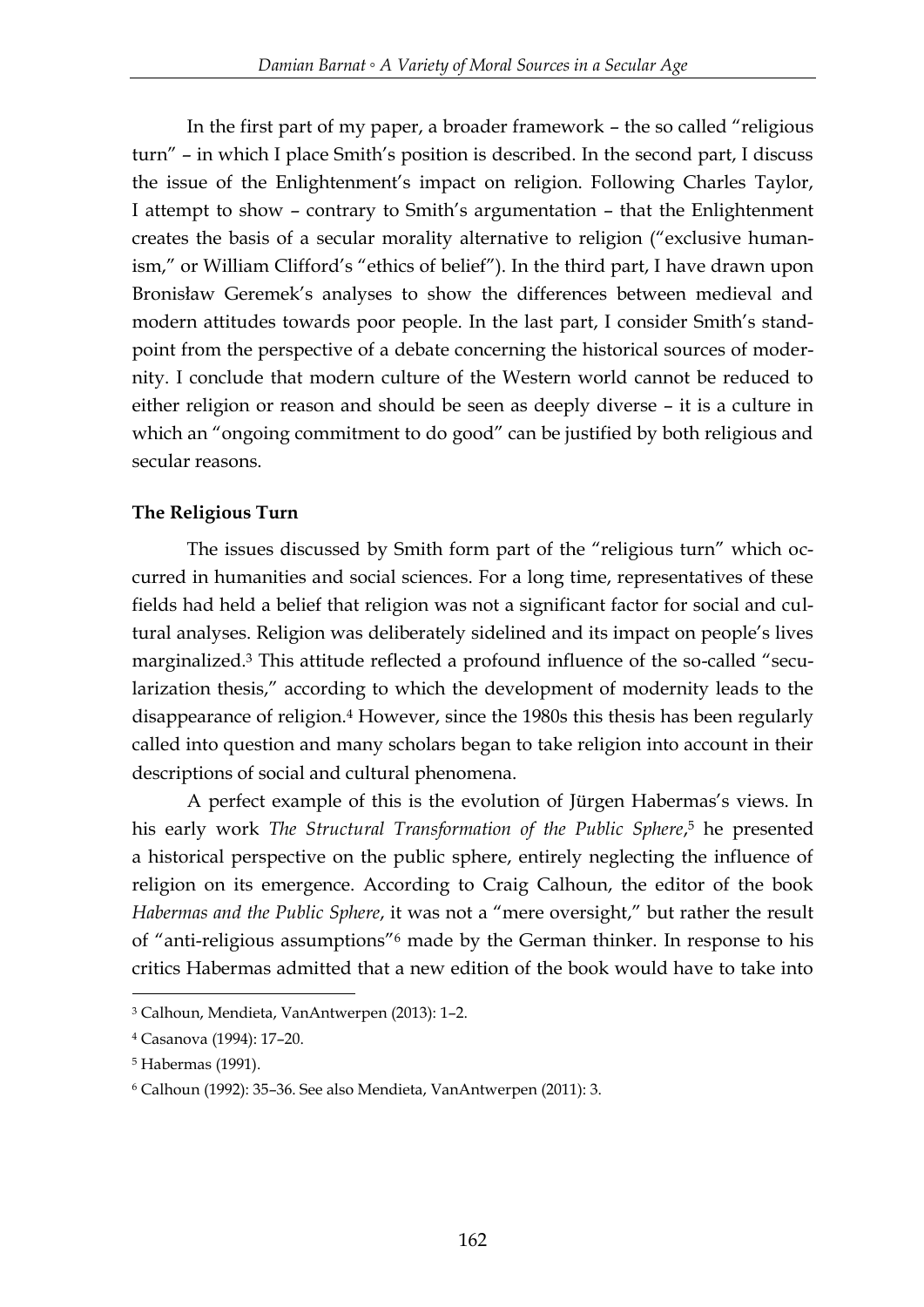consideration the way religion effected the emergence of the modern public sphere.<sup>7</sup>

I believe that Smith's position is related to the religious turn which we are currently witnessing in the humanities and social sciences. Many contemporary thinkers not only recognize the importance of religion in discussions about politics, history, and society, but they also point to the fundamental role that Christianity played in the formation of contemporary values and practices of the Western society.

According to Charles Taylor, the tensions and dilemmas of the medieval Christian world provide a hermeneutic key to understanding the process responsible for the rise of modern unbelief.<sup>8</sup> A French thinker, Marcel Gauchet, in a bit similar vein says that Christianity prepared the ground for a "departure from religion."<sup>9</sup> Another French theorist, Alain Badiou, claims that the historical sources of the modern moral universalism stem from the views of St. Paul.<sup>10</sup> Larry Siedentop reasons in a similar way, claiming that liberal democracy relies on the idea of equality stemming from the Christian conception of the identity of an individual.<sup>11</sup> Smith follows these thinkers in that he says: "we should think of secularism as the latest expression of the Christian religion."<sup>12</sup> And: "Secularism is Christian ethics shorn of its doctrine. It is the ongoing commitment to do good, understood in traditional Christian terms, without a concern for the technicalities of the teachings of the Church."<sup>13</sup>

Before I go further, I would like to make a short remark about the word "secularism." It is quite an ambiguous term. It can be used as a political concept to refer to the conception of a secular state.<sup>14</sup> But it can also refer to an antireligious ideology, presented for instance by Richard Dawkins for whom believing in God is the same as believing in fairy tales.<sup>15</sup> Secularism denotes a non-religious worldview as well, and this is the meaning in which Smith makes use of this term. In his

<sup>7</sup> Habermas (1992): 421–461.

<sup>8</sup> Taylor (2007).

<sup>9</sup> Gauchet (1997): 9–10.

<sup>10</sup> Badiou (2003).

<sup>11</sup> Siedentop (2014).

<sup>12</sup> Smith (2008): 2.

<sup>13</sup> Ibidem.

<sup>14</sup> Maclure, Taylor (2011).

<sup>15</sup> Dawkins (2006): 52–53.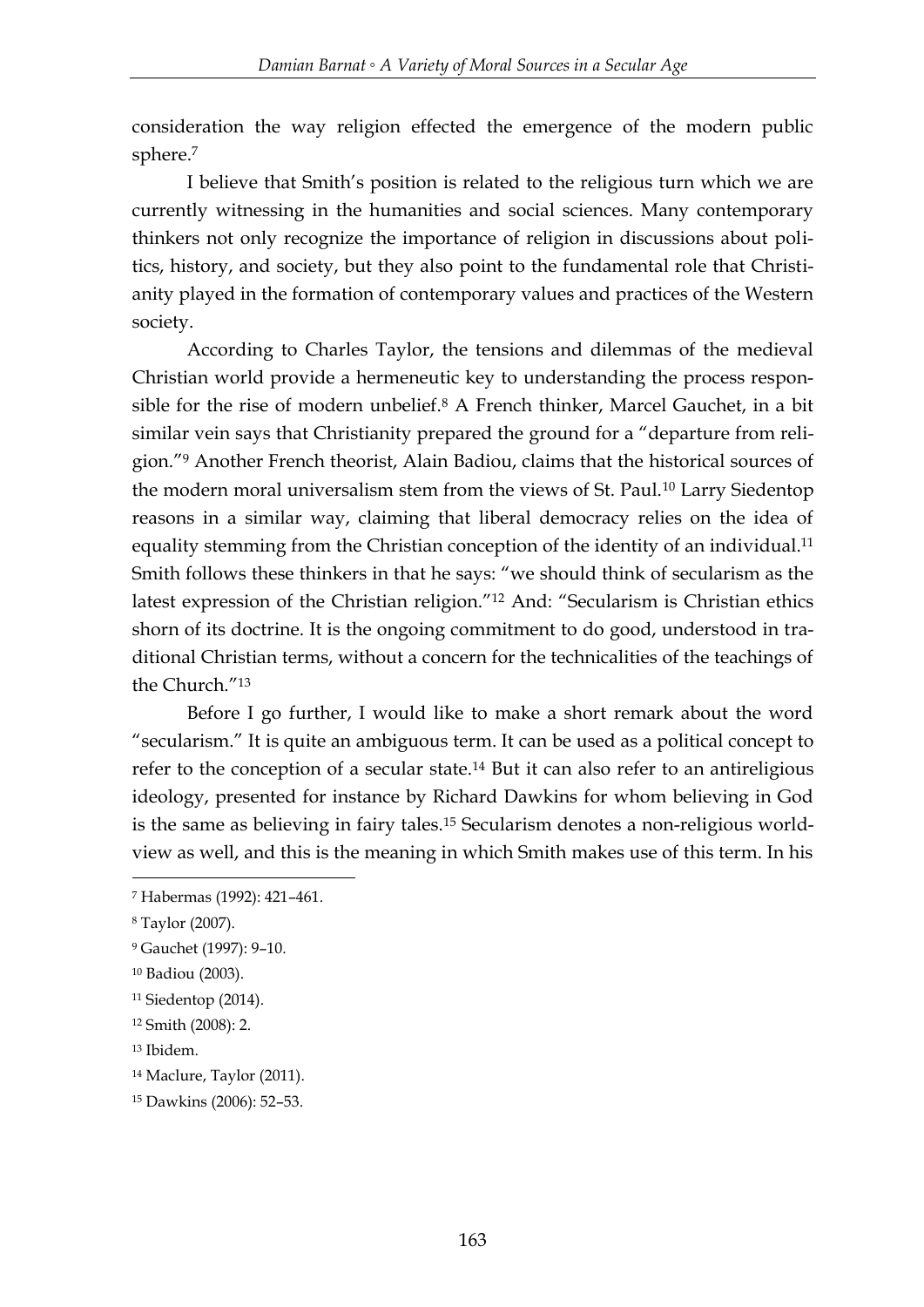book he describes secularism as "a way of thinking about the world and life which makes no reference to supernatural beliefs."<sup>16</sup>

# **The Enlightenment's Impact on Religion**

In this part, I would like to concentrate on Smith's account of the way the condition of religion in modern society has been influenced by the Enlightenment and the Victorian era. I would also like to compare some aspects of Smith's standpoint with Charles Taylor's narrative of Western secularity.

Smith criticizes the standard theory of secularization, according to which religious decline is an inevitable outcome of the development of modern science. This theory is based on the assumption that faith is incompatible with reason. The problem with this account is that scientific discoveries themselves do not necessarily lead to rejecting belief in God.

While critically revising the scientific version of the secularization theory, Smith claims that science has not displaced faith, but replaced religion in a "technological function" which religion had held before modernity. This meant that many believers appealed to the realm of the supernatural when facing temporal problems (diseases, poor harvests etc.). The modern science has shown its dominance over religion in terms of explaining and controlling natural phenomena. It is important to note that the Enlightenment has played a crucial part in this process of the development of the "scientific mentality."<sup>17</sup>

However, this does not mean that under the impact of the Enlightenment religion has been deprived of its role in human life. According to Smith, religion is present in the contemporary Western society in the form of ethics. This society Smith calls an "ethics society." It results from the fact that science has not been able to provide an "ethical system" for the Western society, and the only existing set of moral norms has come from Christianity. According to Smith:

[...] science is functionally superior to religion and provides better explanation of the working of nature and human life. However, science has not so far developed an adequate ethical system. Hence, in the field of ethics it has not been able to displace Christianity […] in the absence of a scientific ethical system, Christian ethics remain firmly in place. The choice for Western society was between Christian ethics or no ethics.<sup>18</sup>

<sup>&</sup>lt;u>.</u> <sup>16</sup> Smith (2008): 22.

<sup>17</sup> Ibidem: 40.

<sup>18</sup> Ibidem.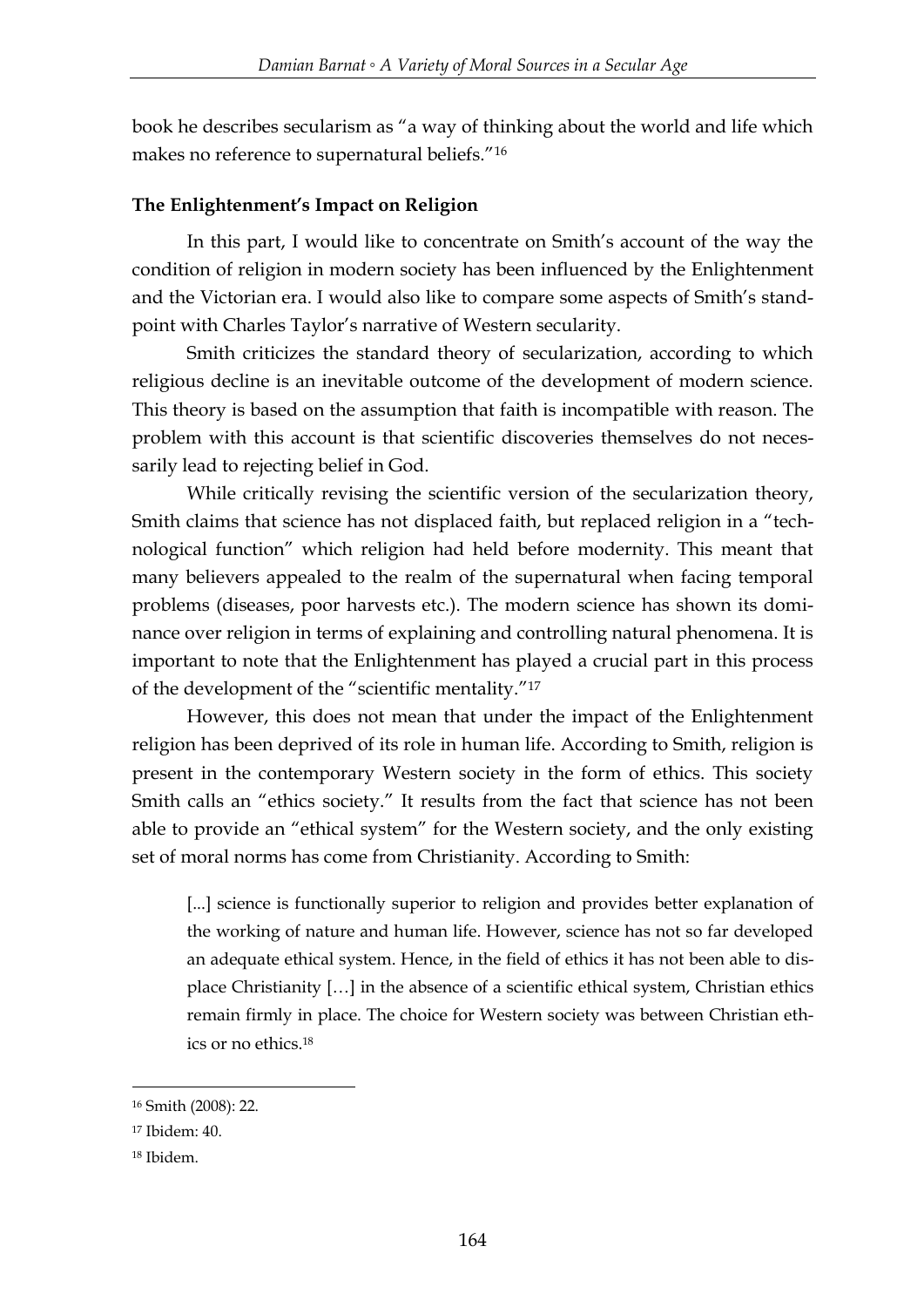I would like to compare the narration proposed by Smith with the conception of the Western secularity presented by Charles Taylor. Analyzing the Victorian crisis of faith, Taylor claims that the opposition between science and religion concerned mostly the moral condition of human beings. Thus, it was not scientific discoveries that made belief in God problematic; rather, it was the new vision of our ethical predicament that was inspired by the Enlightenment and also scientific inquiry.

According to Taylor, there was an influential non-theistic morality that made unbelief attractive to many Victorians.<sup>19</sup> One of the sources of this morality was the "ethics of belief" proposed by William Clifford.<sup>20</sup> This ethics says that we should not give credence to "unworthy evidence." Otherwise we act not only irrationally, but also morally wrong. Of course, religious convictions also fall into the category of impermissible beliefs. As Clifford writes: "It is wrong always, and everywhere, and for anyone, to believe anything upon insufficient evidence."<sup>21</sup>

I would like to make three observations with regard to the ethics of belief. Firstly, this ethics, as Taylor notes, derives from a procedure used in science: one is not allowed to turn hypotheses into reliable theories unless they are proved by evidence. This procedure is then "promoted into a moral precept for life in general."<sup>22</sup> In this sense the ethics of belief is an ethics alternative to religion that stems from scientific method. Secondly, the main reason behind the ethics of belief is commitment to universal benevolence. Not following the ethics of belief defies, in Clifford's opinion, "our duty to mankind."<sup>23</sup> Clifford claims that there is a strong connection between our beliefs and actions. In his view, beliefs that are based on insufficient evidence result in actions that lead to human harm and suffering. Thirdly, in Taylor's opinion, the ethics of belief was appealing not only because of its general principle, but also because of the underlying moral vision of our condition. This vision was derived from the Enlightenment narrative of courageous coming to adulthood. According to this narrative, we are strongly tempted to give assent to childish comforting illusions that promise us existential safety. The example of such a temptation is the belief in God's Providence. Therefore, the

<sup>19</sup> Taylor (2007): 563.

<sup>20</sup> Clifford (2008): 9–40.

<sup>21</sup> Ibidem:18.

<sup>22</sup> Taylor (2003): 44.

<sup>23</sup> Clifford (2008): 16.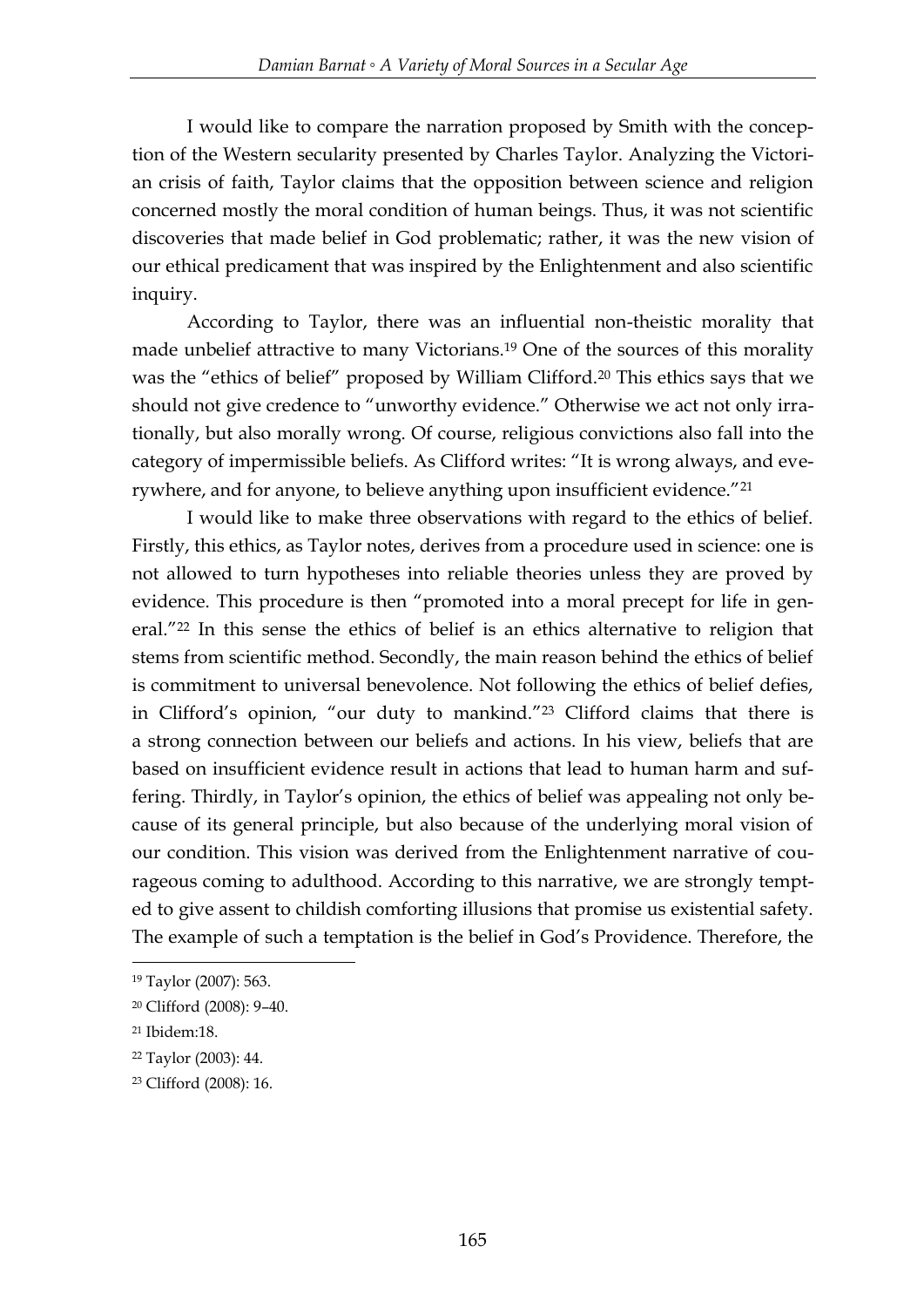follower of the ethics of belief must overcome these "comforting untruths" and become a courageous, mature, and self-responsible moral agent.<sup>24</sup>

The question is whether the ethics of belief is really as influential as Taylor seems to claim. Is this something that shapes our "modern social imaginary"? The popularity of this ethics can be confirmed by William James's response to Clifford. In a well-known essay *The Will to Believe*, James pointed out that "the agnostic vetoes upon faith as something weak and shameful" are among the reasons why many people stay skeptical about religion.<sup>25</sup> A perfect illustration of the attractiveness of the story of courageous coming to adulthood for unbelievers can be found in a contemporary book on atheism by Julian Baggini. The author says:

Many atheists throughout history have compared their belief with a form of growing up. […] With religion, we are like children who still believe that we are protected in the world by benevolent parents who will look after us. It is no coincidence that God is referred to as father in the Judeo-Christian tradition. Atheism is the throwing off of childish illusions and acceptance that we have to make our own way in the world. We have no divine parents who always protect us and who are unquestionably good. The world is instead a big and scary place, but also one where there are opportunities to go out and create lives for ourselves.<sup>26</sup>

One could reply to the above argument by pointing out that the percentage of declared unbelievers in secular Western societies is relatively low as compared to the proportion of people who affirm belief in God or some kind of supernatural reality.<sup>27</sup> In this regard Smith rightly claims that "atheism has never won anything but paltry support in the West."<sup>28</sup> Although the entrenchment of the ethics of belief is not reflected in statistics, one could argue that it has a strong impact on the way believers *experience* their faith. The narrative of courageous coming to adulthood that is implicit in this ethics makes religious belief problematic, something

-

<sup>28</sup> Smith (2008): 14.

<sup>24</sup> Taylor (2007): 563.

<sup>25</sup> James (1979): 204.

<sup>26</sup> Baggini (2003): 110–111.

 $27$  I refer here to the phenomenon described by Grace Davie as "believing without belonging." It consists in the fact that many people, while abandoning the traditional forms of religion, still believe in some kind of supernatural entity: God, impersonal cosmic force etc. They might be unbelievers on a practical level; nevertheless, they are not atheists in the sense that they reject the existence of any kind of supernatural reality. See: Davie (2007); Smith (2017): 234.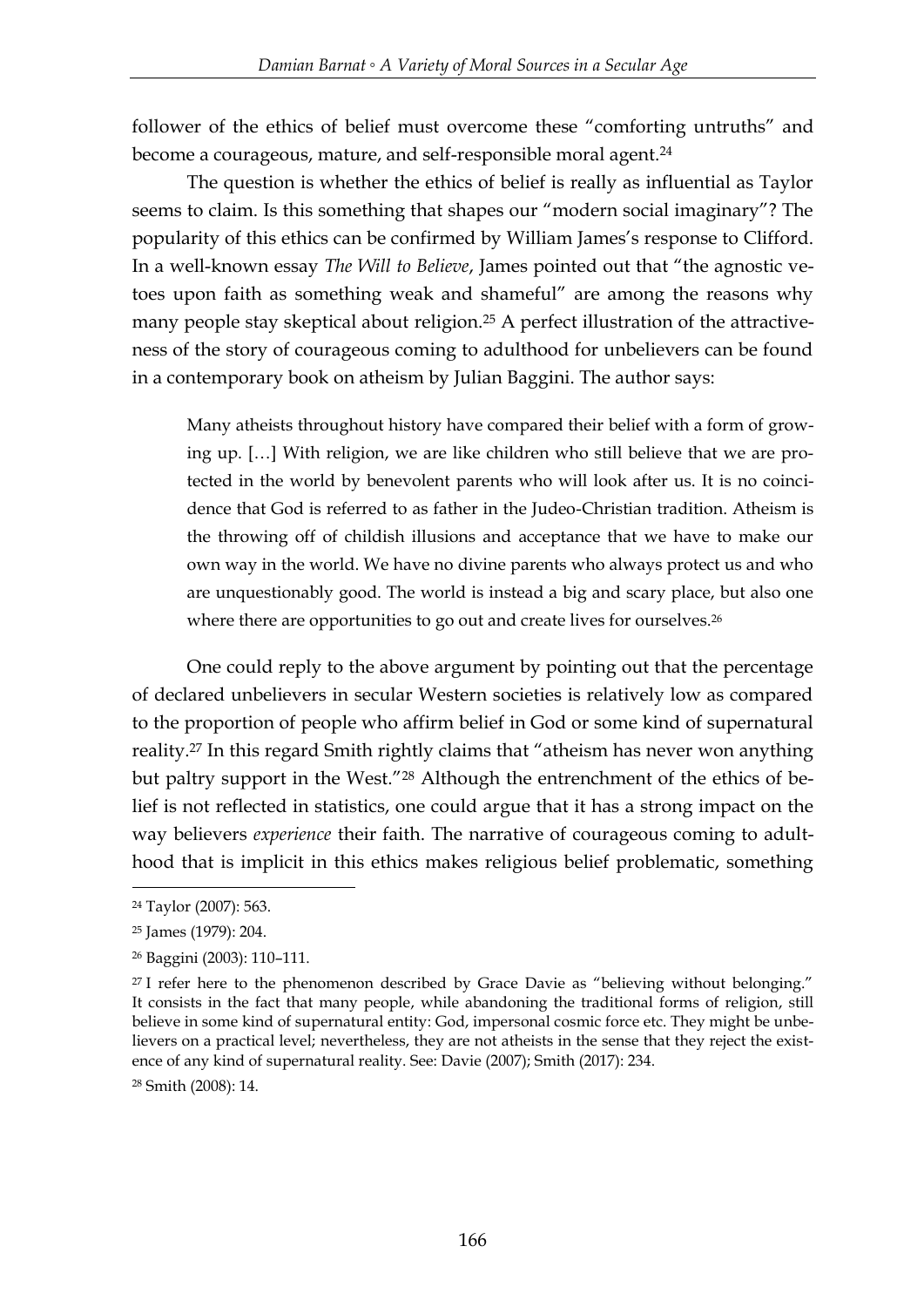that demands justification and explanation, whereas in many milieus unbelief goes unquestioned.<sup>29</sup>

## **Religious and Secular Ways of Justifying Moral Norms**

The third part of this contribution will deal with the example of the ongoing relevance of Christian ethics, emphasized by Smith in his book *A Short History of Secularism*. According to Smith, the evidence of the presence of Christian ethics in contemporary Western society is a concern about poor people.<sup>30</sup> This concern used to be very strong in the medieval society and it was embedded in a religious doctrine, particularly in the teachings concerning the "Seven Works of Mercy."<sup>31</sup> Nowadays, caring for the poor, in spite of common shortcomings in the ways of its realization, also functions as an appealing moral norm and that, in Smith's opinion, testifies to the "ethical persistence of Christianity" in secular societies. As Smith claims:

[T]he point is that there is a close affinity between Western contemporary and medieval ethics. *The same principle of concern for the poor and weakest underpins both societies*. So we can hazard, with a recognition of the need for more explanation later, that a further feature of Western secular society is an ethics grounded within and dependent upon medieval Christianity. In other words, the ethics of secularism is in essence Christian.<sup>32</sup>

I would like to elaborate on this example, referring to the distinction between moral values and the ways of justifying them,<sup>33</sup> and to criticize Smith's thesis. The interpretation of moral ideals – their meaning and their scope – is largely dependent on the ways of justifying them. To illustrate this idea, let us focus on the right to life. Depending on the worldview we hold, the right to life will be justified in various ways which can lead to different interpretations of it. For a secular humanist, the dignity of human beings as rational agents may serve as the basis of

<sup>29</sup> Taylor (2007): 12-13, 437, 531; Casanova (2013): 30.

<sup>30</sup> Smith (2008): 119.

<sup>31</sup> Ibidem.

<sup>32</sup> Ibidem: 234 (italics – D.B.)

<sup>&</sup>lt;sup>33</sup> This distinction is used by Taylor when he discusses Rawls's conception of the "overlapping consensus." As Taylor says: "what looks like the same schedule of rights may easily be understood somewhat differently when set against the background of […] different views. The basic fact underlying this diversity is that a political ethic doesn't interpret itself, any more than a charter of rights does. As it extends to further cases, it will be interpreted in the light of the entire background of justification from which it springs. When there are several such backgrounds, the interpretations are going to diverge, often seriously." Taylor (1998): 49–50.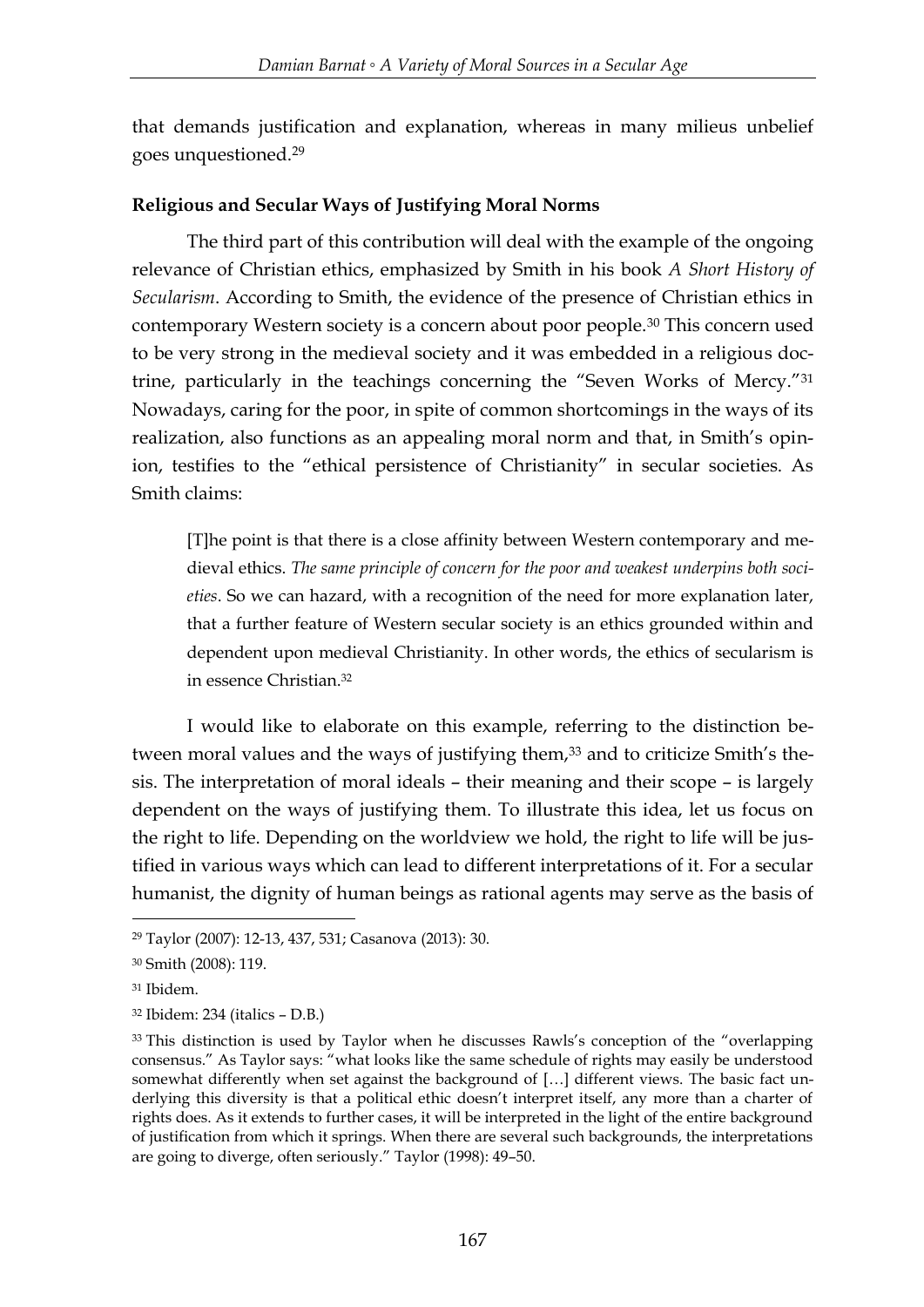this right. Christians may justify this right by means of the belief that human life is God's gift and merits protection. A *utilitarian* can claim that we, as sensitive human beings, strive for pleasure and avoid suffering. In spite of the common acceptance of the right to life in a general form, the existence of various ways to justify this right will lead to its different applications to particular issues. This fact will contribute to numerous controversies over such issues as, for instance, abortion or euthanasia. Despite the general consensus with regard to certain moral norms (the right to life, the concern about the needy etc.), there are disagreements as to what exactly these norms mean due to the various ways of justifying them.

I believe that the distinction between moral norms and the ways of justifying them can be related to the discussion about the attitude towards poor people in medieval and modern society. To illustrate my point, I will refer to the analyses of a Polish historian, Bronisław Geremek.

Geremek in his book *Poverty: A History*<sup>34</sup> describes the most common approaches to poor people in medieval society as well as the change of these approaches in modernity. In the Middle Ages, poverty had – in Geremek's opinion – "an internal spiritual value." A voluntary resignation from wealth would lead to salvation, and giving alms would be the realization of the way to redemption. By helping the poor one would in fact help Christ himself. The rich were supporting the poor whereas the poor were providing the rich with an opportunity to be sanctified.

At the beginning of the  $16<sup>th</sup>$  century, in response to the growing number of poor people coming to European cities, the so-called "Poor Laws" were established to regulate the issues of helping the poor. The new regulations reflected a fundamental change of attitude towards poor people. In the new perspective, religious mercy is counterbalanced by an instrumental and coercive approach to the poor. Apart from resocialization and being taught a profession, beggars were also strictly punished and put in custodies. Despite the fact that this "politics of closure" was based on strong religious motivations – "striving to make a worthy living possible for the poor," these motivations are later displaced by coercive and controlling factors. According to Geremek, the departure from perceiving poverty from the angle of the sacred has become one of the characteristic features of the modern society. As Geremek writes:

[T]he most important factors in determining ideological attitudes towards poverty, and to a great extent also the social status of the poor, are to be found in the sphere

<sup>34</sup> Geremek (1997).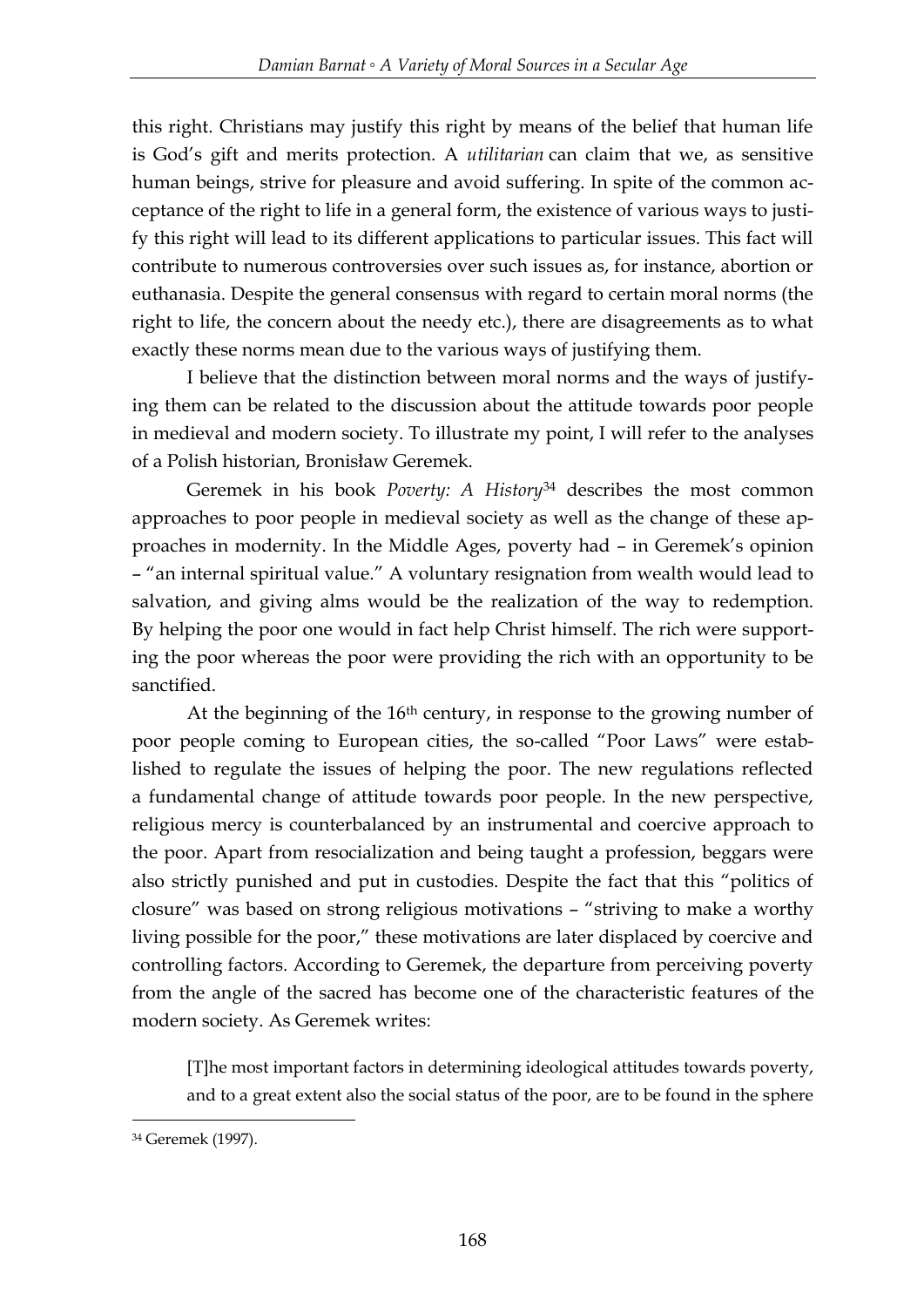of the sacred, a fundamental source of differences in the medieval and modern approaches to the problems of poverty.<sup>35</sup>

The continuous presence of certain moral norms that were erstwhile entrenched in Christianity (e.g. helping the poor as an act of religious mercy) does not have to show that Christian ethics occupy the central place in the Western culture. Even if one claims that the modern ideal of helping the poor has its sources in medieval society, this ideal can nowadays function (and actually functions) quite independently of the religious context. It results from the fact that throughout the last centuries we managed to invent secular ways of justifying it that are alternative to the religious ones. At the same time these new frameworks determine the meaning and scope of the ideal of helping the poor. This standpoint allows to understand Geremek's thesis according to which the departure from seeing the problem of poverty from the perspective of the sacred changes common attitudes towards poor people. I do not want to claim that instrumentalism in treating the poor follows inevitably from the acceptance of secular moral reasons, nor that religious motives have completely vanished. Selflessness and altruism can be ascribed to actions inspired by secular ethics. Many people are also committed to helping the needy on the grounds of religious motives. However, religion is not the only moral source available for members of diverse modern societies of the Western world.

My point is that religious and secular norms can converge and *prima facie*  they might be seen as the same. However, we need to bear in mind that the meaning and scope of a given norm is determined by a broader vision in which it is embedded. Thus, moral ideals that are justified by religious reasons cannot be identified with the moral ideals that stem from secular background. But of course this does not rule out the possibility of an overlap between them.

As a matter of fact, the case of helping the poor can be generalized and traced back to other moral ideals that are of crucial importance to the Western modernity, for instance individualism and human dignity. Despite the fact that the historical roots of those ideals can be derived from Christianity – as it has been shown by Siedentop – the Enlightenment thinkers (e.g. Rousseau, Kant) formulated secular conceptions that provided a different justification and *eo ipso* meaning of these ideals. Taylor shows that moral and spiritual pluralism of the contemporary age is closely related to the emergence of "exclusive humanism" in the Enlightenment. In *A Secular Age* he shows that exclusive humanism was the first sig-

<sup>35</sup> Ibidem: 7.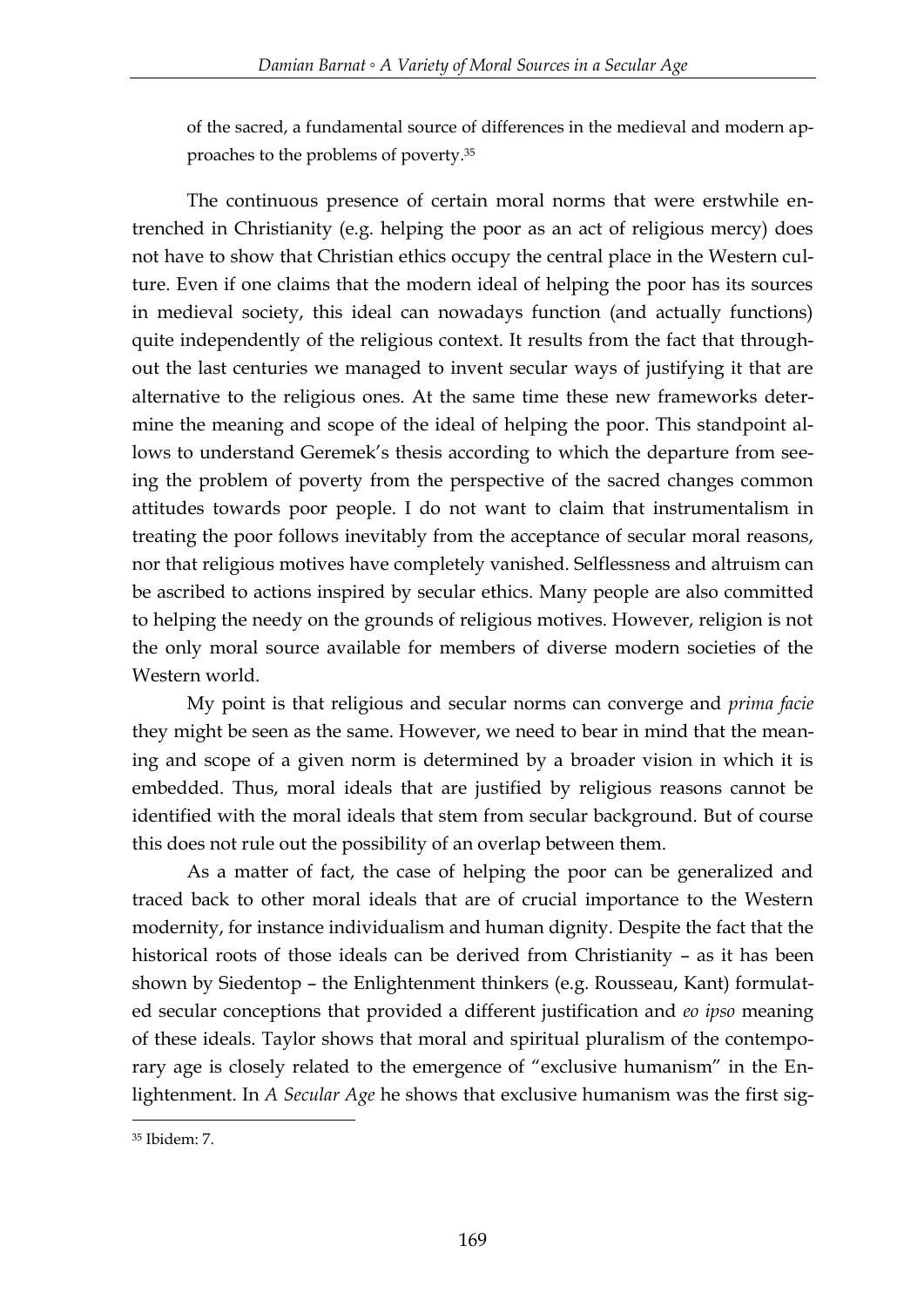nificant moral alternative to religion. He understands exclusive humanism as a family of conceptions which are based on a secular or immanent vision of human "fullness." These conceptions describe "our highest moral capacity […], without reference to God."<sup>36</sup> One can notice the difference between an exclusive humanist and an atheist. The former does not have to reject the existence of God. I think that exclusive humanism could be equated with "practical atheism" that consists in leading one's life *etsi Deus non daretur* (as if God did not exist). Taylor claims that secular conceptions of human fullness were a "functional replacement" for the Christian notion of *agape*. In other words, the essential feature of exclusive humanism is universal benevolence which also included the concern about the poor. As he writes:

[B]enevolence and universal concern are precisely the hallmarks of eighteenth century exclusive humanism, or perhaps we might say, of the humanism which turned exclusive; of utilitarianism, or the theory of Kant; or the Enlightenment proponents of the rights of man, and of a new dispensation based on general human happiness and welfare.<sup>37</sup>

It is important to note that the birth of exclusive humanism cannot be perceived as a simple takeover or secularization of the genuinely theological concepts. The secular visions of fullness are based on new and original conceptions of human agency that opened up new possibilities of moral experience. Those conceptions are very influential today not only among intellectuals but also on the level of the general public. To the extent that they have shaped the social imaginary of the contemporary culture, we are – for better or worse – the heirs of the Enlightenment.

# **The Moral Pluralism of the Western Culture**

I agree with Smith that the emergence of the Western modernity cannot be understood as a "removal of Christianity by secularism."<sup>38</sup> I think he is also right when he claims that Christianity remains a "significant cultural force" in contemporary societies.<sup>39</sup> However, I cannot concur that, as Smith argues, "dominant Western social imaginary conducts its major ethical debates within the framework

<sup>36</sup> Taylor (2007): 245.

<sup>37</sup> Ibidem.

<sup>38</sup> Smith (2017): 229.

<sup>39</sup> Ibidem: 238.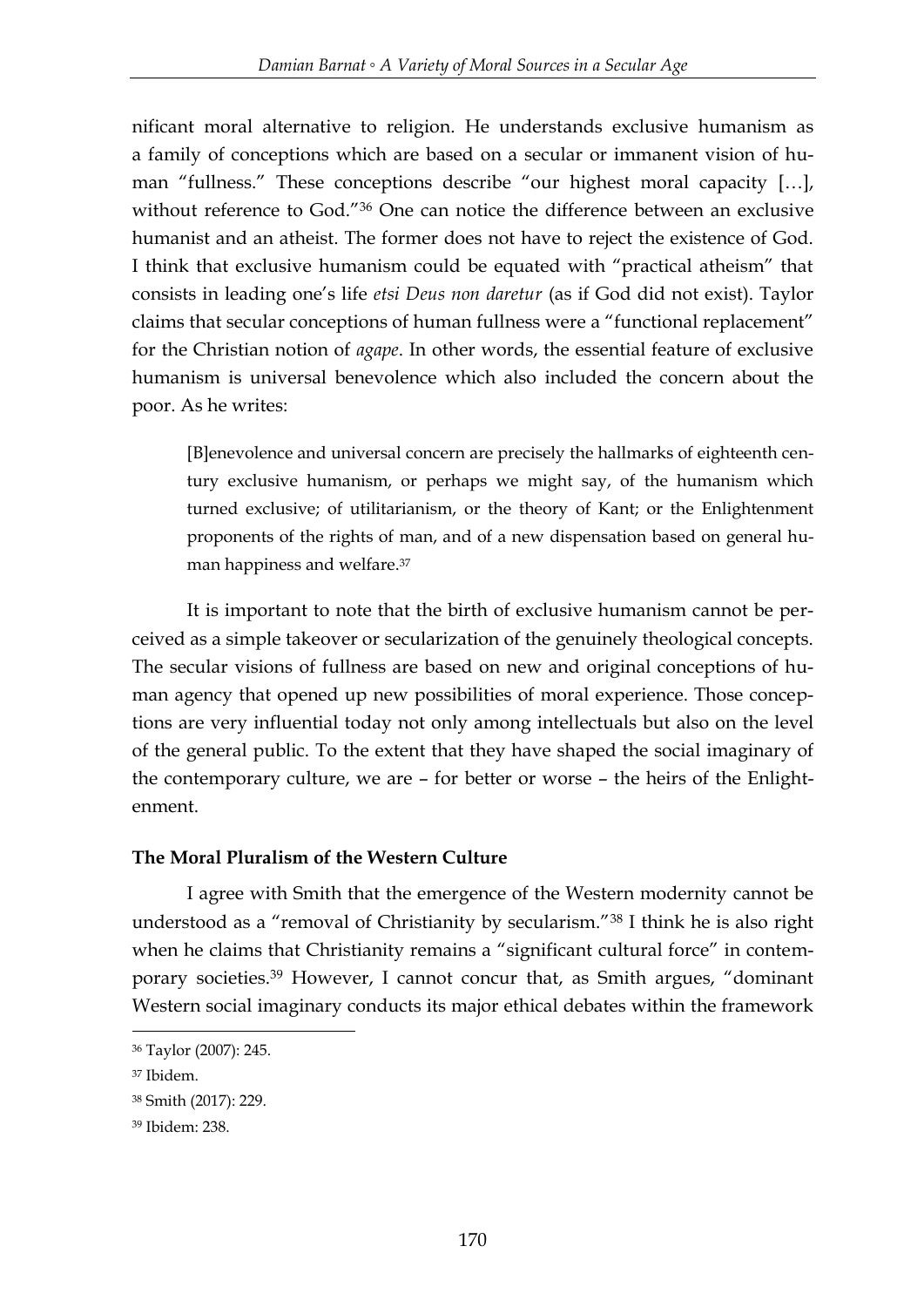of Christian theology."<sup>40</sup> One of the premises of his position lies in his view on the Enlightenment. According to his interpretation, the crucial shift that took place during that period, which has consequences for our condition, consisted in the rise of "scientific mentality" that "complemented the established Christian ethical norms."<sup>41</sup>

However, this account of the Enlightenment seems to be unsatisfactory for at least two reasons. First, it ignores the important changes that occurred in the sphere of morality as a result of which religious faith was questioned. Of course, the Enlightenment is not a unitary historical phenomenon. One can distinguish between "moderate" and "radical" trends of this cultural formation.<sup>42</sup> Whereas the proponents of the latter tended towards abandoning religion, the supporters of the former criticized some aspects of religious life (e.g. "superstition") and aimed at reconceiving it according to rational criteria. Regardless of our stance on what we consider to be the "main face" of the Enlightenment – whether the radical trend should be seen as basic and the moderate one as marginal, or *vice versa* – it is hard to deny that new moral outlooks articulated by influential 18th century thinkers underpin contemporary debates between belief and unbelief.

Second, "scientific mentality" should be seen as a crucially ambiguous concept. On the one hand, it could be something complementary to religious faith (as it was the case with Newton) but on the other – quite on the contrary. As I have tried to show, following Taylor, "scientific mentality" along with the Enlightenment narrative of courageous coming to adulthood underlie Clifford's ethics of belief. Even if this ethics does not convince many people to accept atheism, it makes religious belief problematic and hence in need of being justified.

For these reasons I think that instead of perceiving the contemporary Western culture through the lenses of "secularism, understood as the triumphant forces

<sup>-</sup><sup>40</sup> Ibidem: 238–239.

<sup>41</sup> Ibidem: 237.

<sup>42</sup> Miklaszewska, Tomaszewska (2014). Jonathan Israel, one of the famous supporters of the idea of the "Radical Enlightenment," claims: "'Radical Enlightenment' and 'moderate Enlightenment' are general categories which, it has become evident in recent decades, are unavoidable and essential for any valid discussion of the Enlightenment broadly conceived (1650–1850). […] 'Radical Enlightenment' was neither peripheral to the Enlightenment as a whole, nor dominant, but rather the 'other side of the coin' an inherent and absolute opposite, always present and always basic to the Enlightenment as a whole. Several different constructions of 'Radical Enlightenment' have been proposed by the main innovators on the topic – Leo Strauss, Henry May, Günter Mühlpfordt, Margaret Jacob, Gianni Paganini, Martin Mulsow, and Jonathan Israel – but, it is argued here, the most essential element in the definition is the coupling, or linkage, of philosophical rejection of religious authority (and secularism – the elimination of theology from law, institutions, education and public affairs) with theoretical advocacy of democracy and basic human rights." Israel (2014): 73. See also: Miklaszewska, Tomaszewska (2014): 1–4; Jacob (2014): 99–114.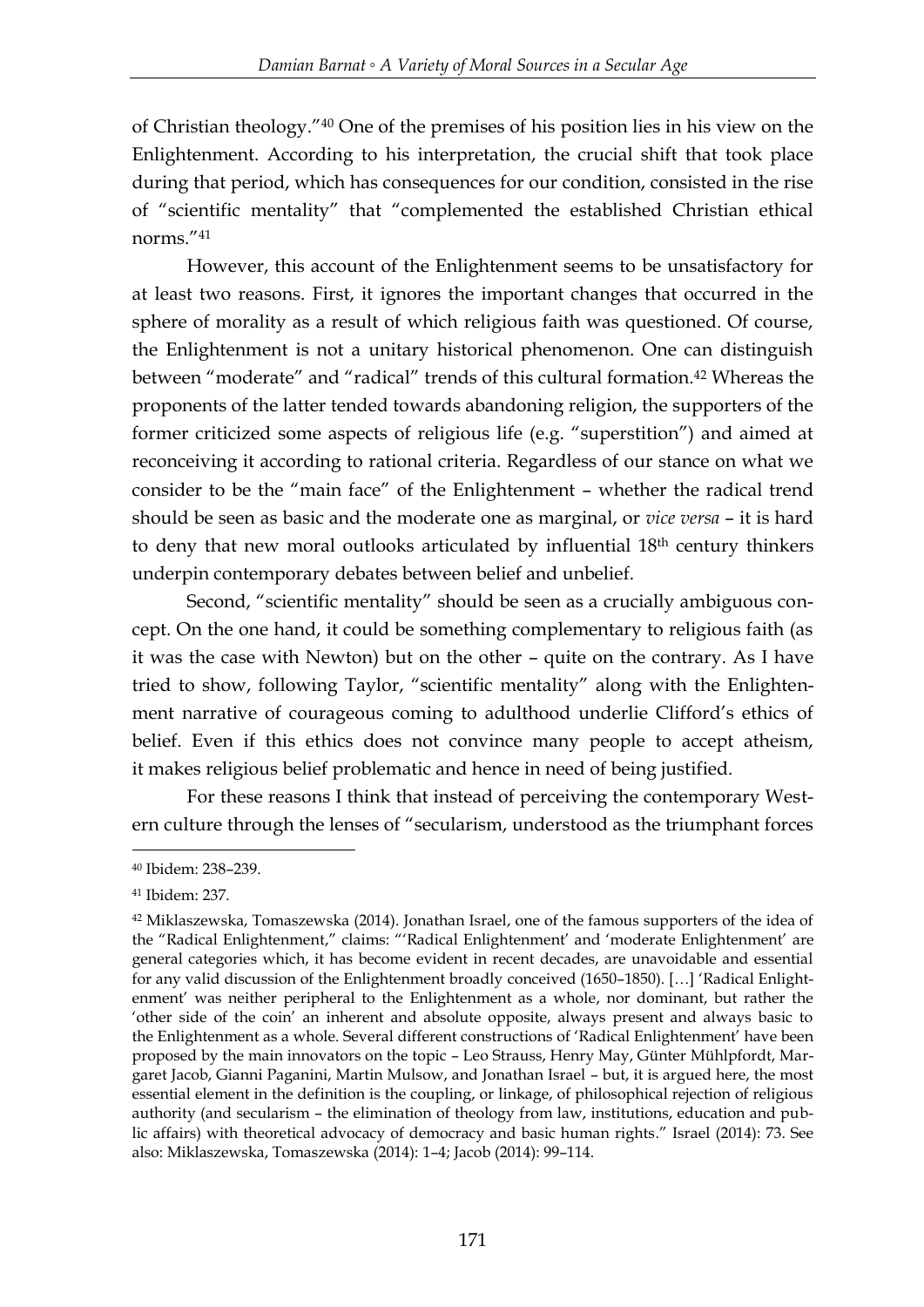of rationality" (a position that Smith rightly rejects), or in theological terms (a position that Smith seems to endorse) we will get a more adequate picture of it when we try to look at it as a "fractured culture," or one which is profoundly "crosspressured" (if I may borrow Taylor's notions) between various moral-spiritual stances (belief, unbelief, religious indifference) which have a *sui generis* significance 43

### **References**

- Badiou A. (2003), *Saint Paul: The Foundation of Universalism*, trans. R. Brassier, Stanford University Press, California.
- Baggini J. (2003), *Atheism: A Very Short Introduction*, Oxford University Press, New York.
- Calhoun C. (1992), *Introduction*, [in:] *Habermas and the Public Sphere*, C. Calhoun (ed.), MIT Press, Cambridge: 1–50.
- Calhoun C., Mendieta E., VanAntwerpen J. (2013), *Editors' Introduction*, [in:] *Habermas and Religion*, C. Calhoun, E. Mendieta, J. VanAntwerpen (eds.), Polity Press, Cambridge: 1–26.
- Casanova J. (1994), *Public Religions in the Modern World*, The University of Chicago Press, Chicago.
- Casanova J. (2013), *Exploring the Postsecular: Three Meanings of 'the Secular' and Their Possible Transcendence*, [in:] *Habermas and Religion*, C. Calhoun, E. Mendieta, J. VanAntwerpen (eds.), Polity Press, Cambridge: 27–48.
- Clifford W.K. (1877/2008), *The Ethics of Belief*, [in:] *The Ethics of Belief*, A.J. Burger (ed.), CreateSpace Independent Publishing.
- Davie G. (2007), *The Sociology of Religion: A Critical Agenda*, SAGE Publications, London.
- Dawkins R. (2006), *The God Delusion*, Bantam Press, London.
- Gauchet M. (1997), *The Disenchantment of the World: A Political History of Religion*, trans. O. Burge, Princeton University Press, Princeton.
- Geremek B. (1997), *Poverty: A History*, Blackwell Publishers, Oxford.
- Habermas J. (1991), *The Structural Transformation of the Public Sphere: An Inquiry into a Category of Bourgeois Society*, trans. T. Burger, MIT Press, Massachusetts.
- Habermas J. (1992), *Further Reflections on the Public Sphere*, [in:] *Habermas and the Public Sphere*, C. Calhoun (ed.), MIT Press, Cambridge: 421–461.
- Israel J. (2014), "*Radical Enlightenment* Peripheral, Substantial, or the Main Face of the Trans-Atlantic Enlightenment (1650–1850)," *Diametros* 40: 73–98.
- Jacob M.C. (2014), "How Radical Was the Enlightenment? What Do We Mean by Radical?" *Diametros* 40: 99–114.

<sup>43</sup> This paper was prepared as a part of the research project *The Enlightenment Ideas of the Freedom of Thought and Conscience, and Contemporary Secularism*, funded by the National Science Centre in Poland, grant no. UMO-2014/15/D/HS1/02751.